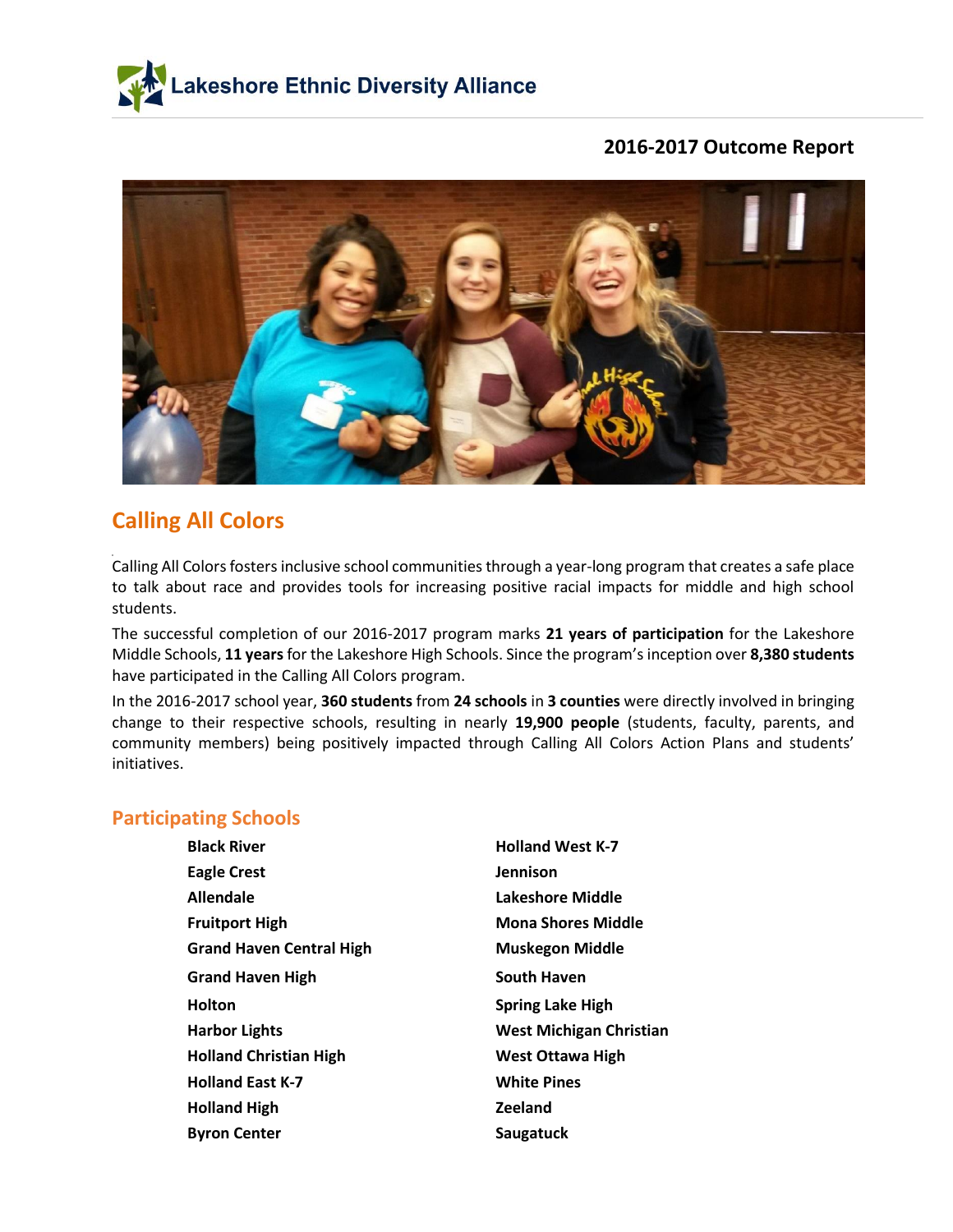



## **Student Feedback**

- It was life changing!
- All students must participate in CAC.
- Can't wait to do it again!
- Made lots of new friends!
- I liked meeting new people and getting a different perspective about diversity.
- Now I feel more comfortable with people from other races. Now they feel like family.
- Calling All Colors brings us together as one.
- I learned that race is a social construct.
- I loved the energy and authentic conversations!
- The vibe was great everyone was super excited!
- I liked sharing my experiences and my culture.
- I learned that I need to branch out and join new groups of people. I should no longer hang out in segregated groups.
- It is very easy to unconsciously stereotype. I need to change the way thoughts pop into my head.
- I loved discussing unconscious stereotypes and learning ways to avoid or think through them.
- My favorite part was discussing things with students from different schools.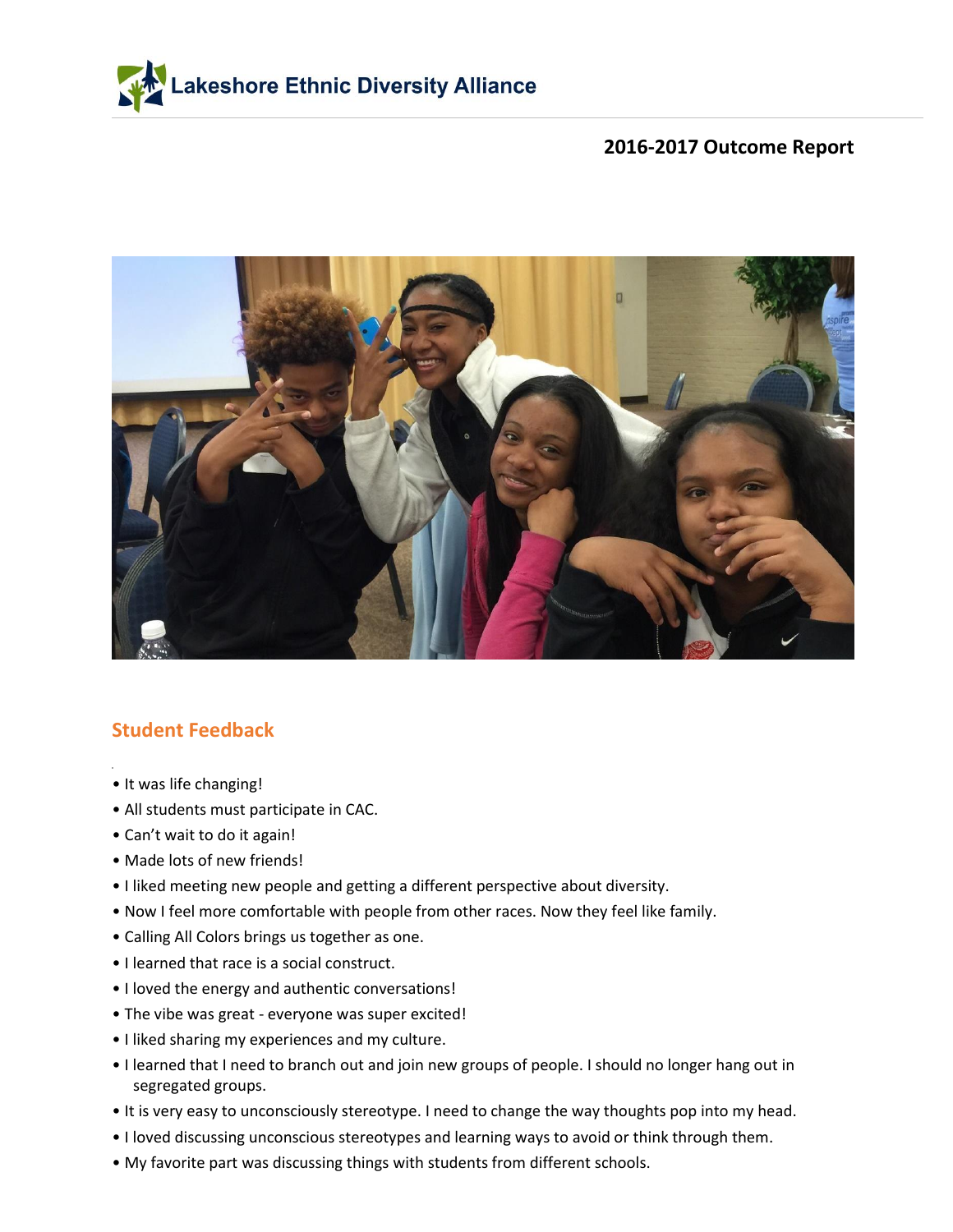



# **School Faculty/Staff Liaison Feedback**

- It was great to see how dedicated and passionate the students are about promoting equity not only for people of color but also for people of different religions, sexual orientations, more.
- The students represented our school well and felt very proud of their accomplishments.
- I was proud that my students were not afraid to have these conversations with their classmates and lead the discussion.
- I am proud of how hard we worked to influence our school community and of the way we used teamwork to accomplish our mission.
- Students had a voice in their school to improve the climate. Empowering students is always a good thing!
- My students had really profound discussion during our meetings.
- The discussions and enthusiasm among the students was very inspiring and enlightening.
- We were very excited with our results and received a lot of positive feedback from school and community members.
- Our Action Plan was very successful. Our discipline numbers are down this year.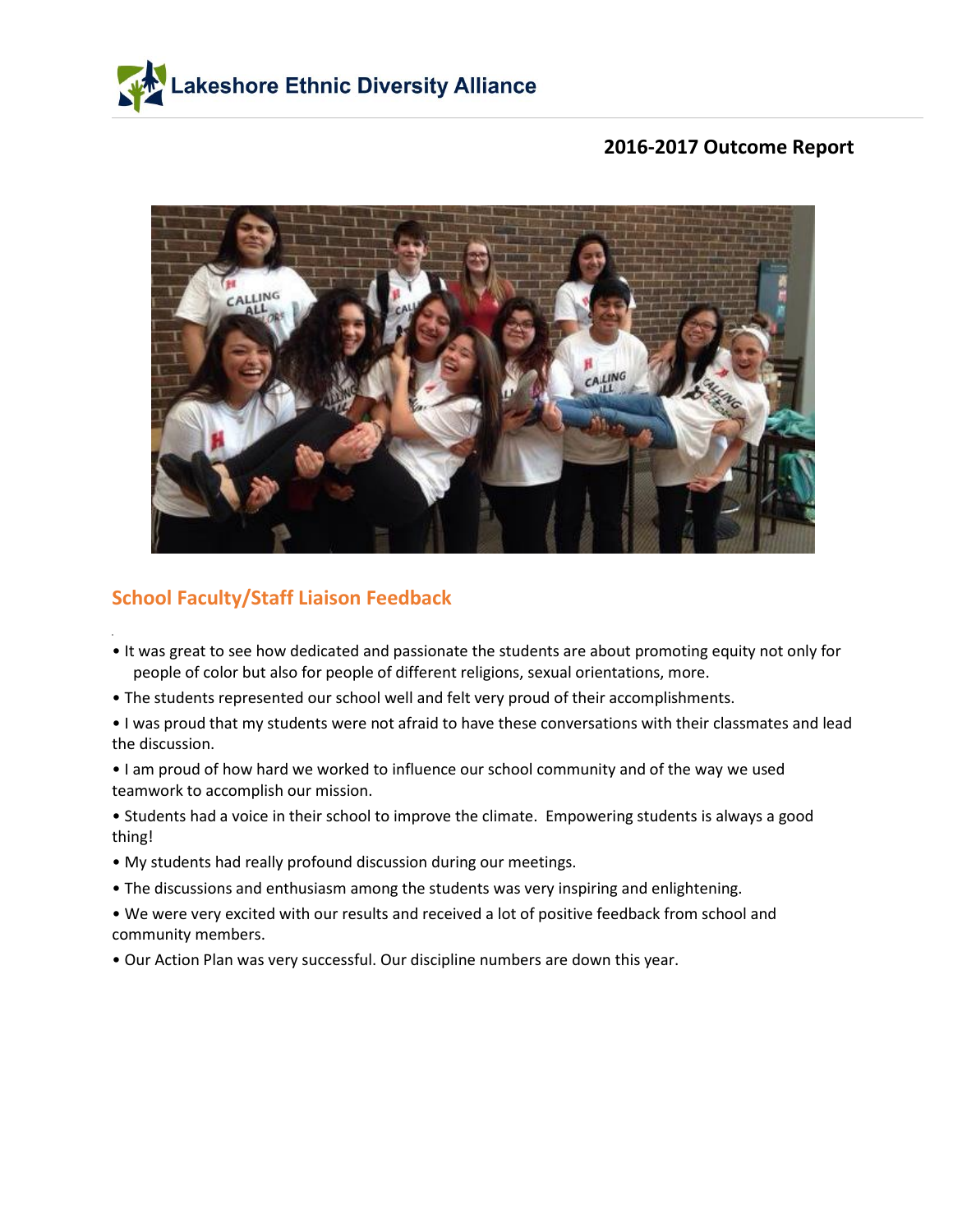



## **Program Evaluation Data: Conferences**

The following data was compiled from participant evaluations completed at the conclusion each conference:

For **27% of students**, the Calling All Colors conference was the **first time they visited a college campus.**

**96%** of students indicated they learned a new idea at the conference.

**98%** of students indicated they gained a greater understanding of stereotyping through Calling All Colors. **87%** of middle and high school students indicated Calling All Colors helped increase their comfort with people of other racial/ethnic groups.

**98%** of students indicated they gained at least one leadership skill.